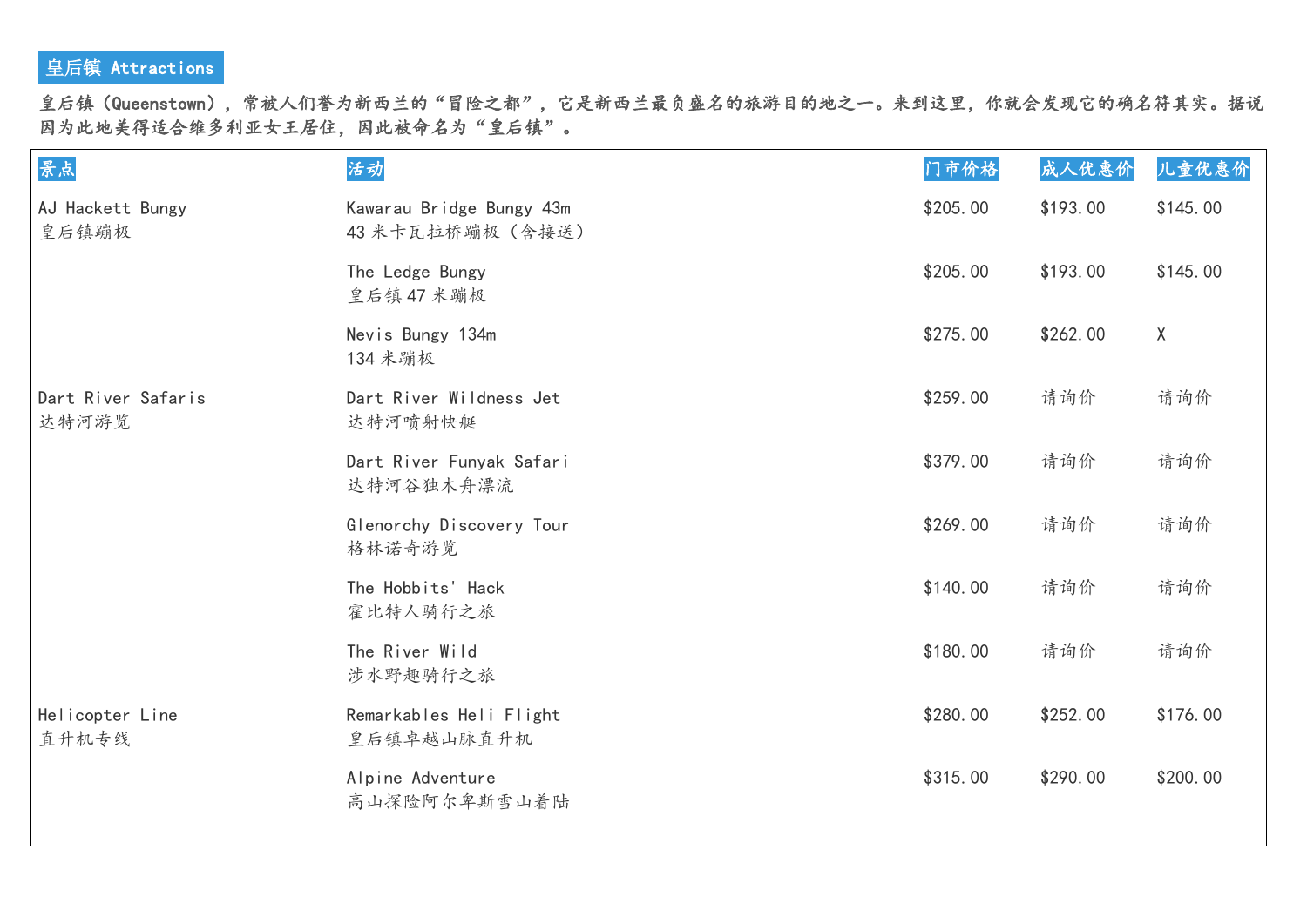| 景点                         | 活动                                                               | 门市价格     | 成人优惠价    | 儿童优惠价    |
|----------------------------|------------------------------------------------------------------|----------|----------|----------|
|                            | Pilot's Choice Special 特价产品                                      | \$195.00 | \$176.00 | \$176.00 |
| NZONE Skydiving<br>皇后镇跳伞   | 9000 Feet<br>9千英尺                                                | \$299.00 | \$275.00 | X        |
|                            | 12000 Feet<br>1万2千英尺                                             | \$349.00 | \$323.00 | $\sf X$  |
|                            | 15000 Feet<br>1万5千英尺                                             | \$449.00 | \$435.00 | X        |
| Real Journey Tours<br>真实旅程 | Milford Sound Scenic Cruise-Coach<br>米尔福德峡湾观光游轮(含大巴接送)           | \$220.00 | \$190.00 | \$92.00  |
|                            | Milford Sound Picnic Lunch/Vegetarian<br>峡湾游轮午餐便当                | \$21.00  | \$21.00  | \$21.00  |
|                            | Milford Sound International Buffet Lunch<br>峡湾游轮自助午餐             | \$40.00  | \$40.00  | \$40.00  |
|                            | Doubleful Sound Wilderness Cruise - Coach<br>神奇峡湾观光游轮 (含皇后镇大巴接送) | \$319.00 | \$278.00 | \$140.00 |
|                            | Doubleful Sound Deluxe Picnic Lunch Box<br>神奇峡湾豪华午餐餐盒            | \$28.00  | \$28.00  | \$28.00  |
|                            | TSS Earnslaw Cruises<br>TSS 厄恩斯劳号蒸汽船                             | \$70.00  | \$62.00  | \$25.00  |
|                            | Walter Peak High Country Farm<br>瓦尔特峰高原农庄游                       | \$95.00  | \$85.00  | \$30.00  |
|                            | Walter Peak Farm Tour + BBQ Lunch<br>瓦尔特峰高原农庄游+烧烤午餐              | \$129.00 | \$112.00 | \$56.00  |
|                            | Walter Peak Farm Tour + Buffet Dinner                            | \$149.00 | \$130.00 | \$63.00  |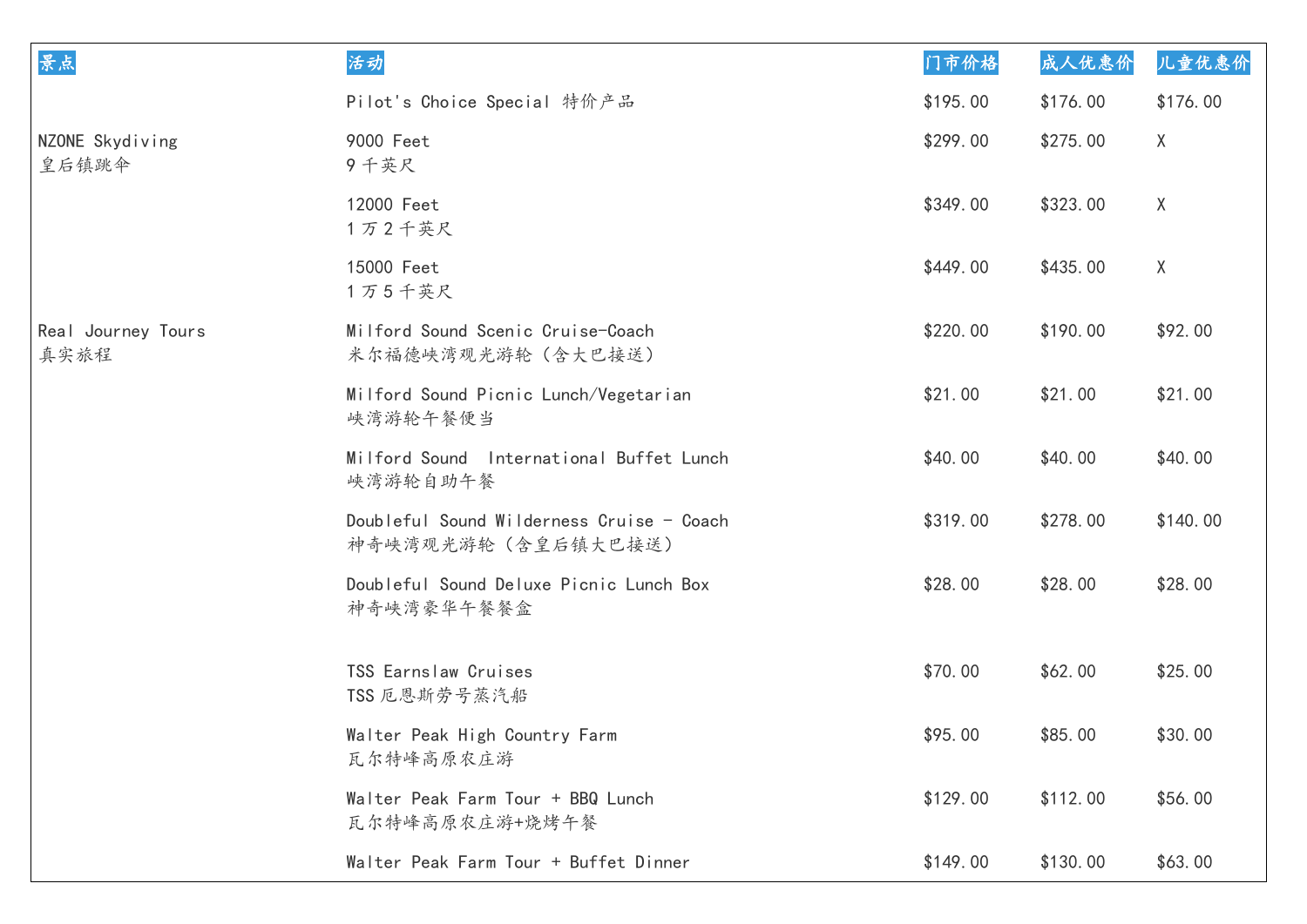| 景点                             | 活动                                                             | 门市价格     | 成人优惠价    | 儿童优惠价    |
|--------------------------------|----------------------------------------------------------------|----------|----------|----------|
|                                | 瓦尔特峰高原农庄游+自助晚餐                                                 |          |          |          |
|                                | Walter Peak Horse Trek<br>瓦尔特峰高原农庄骑马乐                          | \$159.00 | \$138.00 | \$83.00  |
| Safari of the Scenes<br>皇后镇风光游 | Safari of the Scenes - Wakatipu<br>皇后镇指环王半日游                   | \$225.00 | \$210.00 | \$94.00  |
|                                | Safari of the Scenes - Glenorchy<br>皇后镇天堂路半日游                  | \$225.00 | \$210.00 | \$94.00  |
| Shotover River<br>沙特欧瓦河活动      | Shotover Jetboat Ride<br>沙特欧瓦河喷气船 (红色)                         | \$159.00 | 请询价      | 请询价      |
| Skyline Queenstown<br>皇后镇天空缆车  | Skyline Queenstown Gondola Ride<br>皇后镇天空缆车                     | \$44.00  | \$41.00  | \$24.00  |
|                                | Skyline Queenstown Gondola+Buffet Lunch<br>皇后镇天空缆车+自助午餐        | \$79.00  | \$68.00  | \$41.00  |
|                                | Skyline Queenstown Gondola+Buffet Dinner<br>皇后镇天空缆车+自助晚餐       | \$99.00  | \$95.00  | \$51.00  |
|                                | Skyline Gondola + Buffet Dinner + Stargzing<br>皇后镇天空缆车+晚餐+观星   | \$150.00 | \$143.00 | \$79.00  |
| Southern Discovery<br>南方探索游    | Milford Sound Scenic Cruise - Coach<br>米尔福德峡湾观光游轮(含皇后镇大巴接送+午餐) | \$225.00 | \$200.00 | \$117.00 |
|                                | Milford Sound Scenic Cruise - No Coach<br>米尔福德峡湾观光游轮           | \$99.00  | \$89.00  | \$27.00  |
|                                | Milford Sound Nature Cruise - No Coach<br>米尔福德峡湾自然观光游轮         | \$95.00  | \$85.00  | \$27.00  |
|                                | Milford Sound Picnic Lunch/Vegetarian<br>米尔福德峡湾游轮午餐餐盒          | \$25.00  | \$25.00  | \$25.00  |